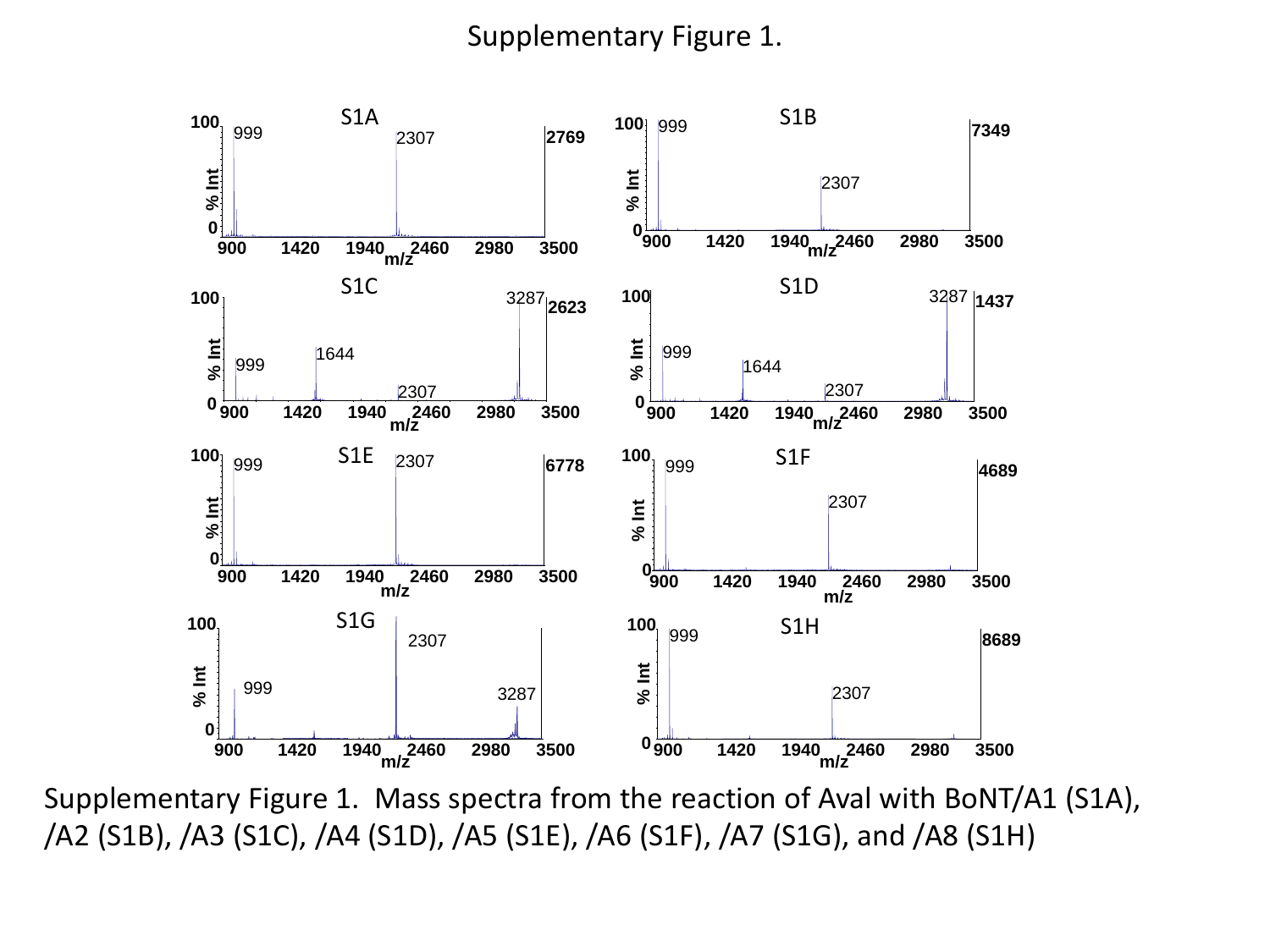## Supplementary Figure 2.



Supplementary Figure 2. Mass spectra from the reaction of Anew with BoNT/A1 (S2A),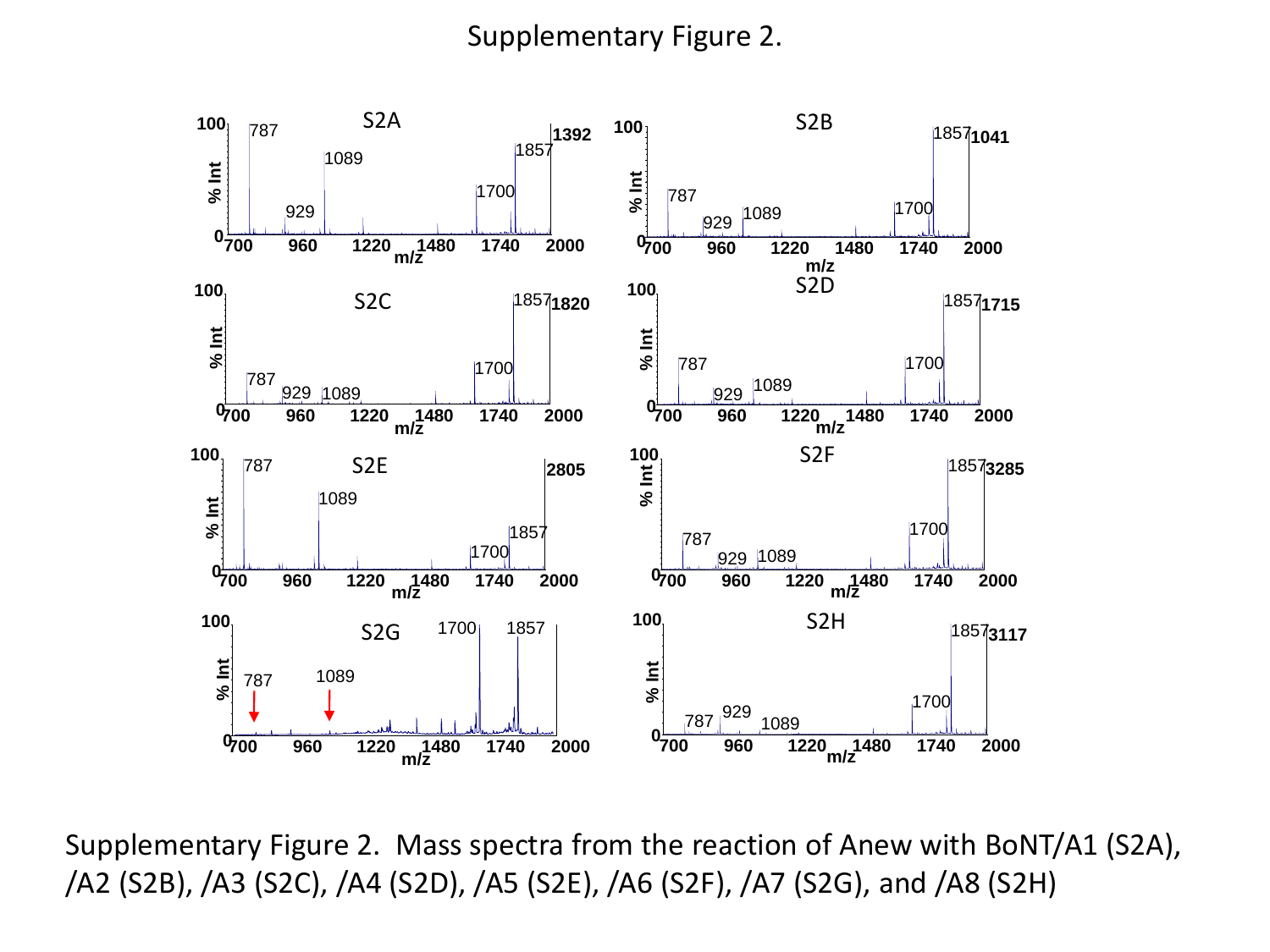## Supplementary Figure 3.



Supplementary Figure 3. Mass spectra from the reaction of Bval with BoNT/B1 (S3A), /B2 (S3B), /B3 (S3C), /B4 (S3D), /B5 (S3E), /B6 (S3F), and /B7 (S3G).